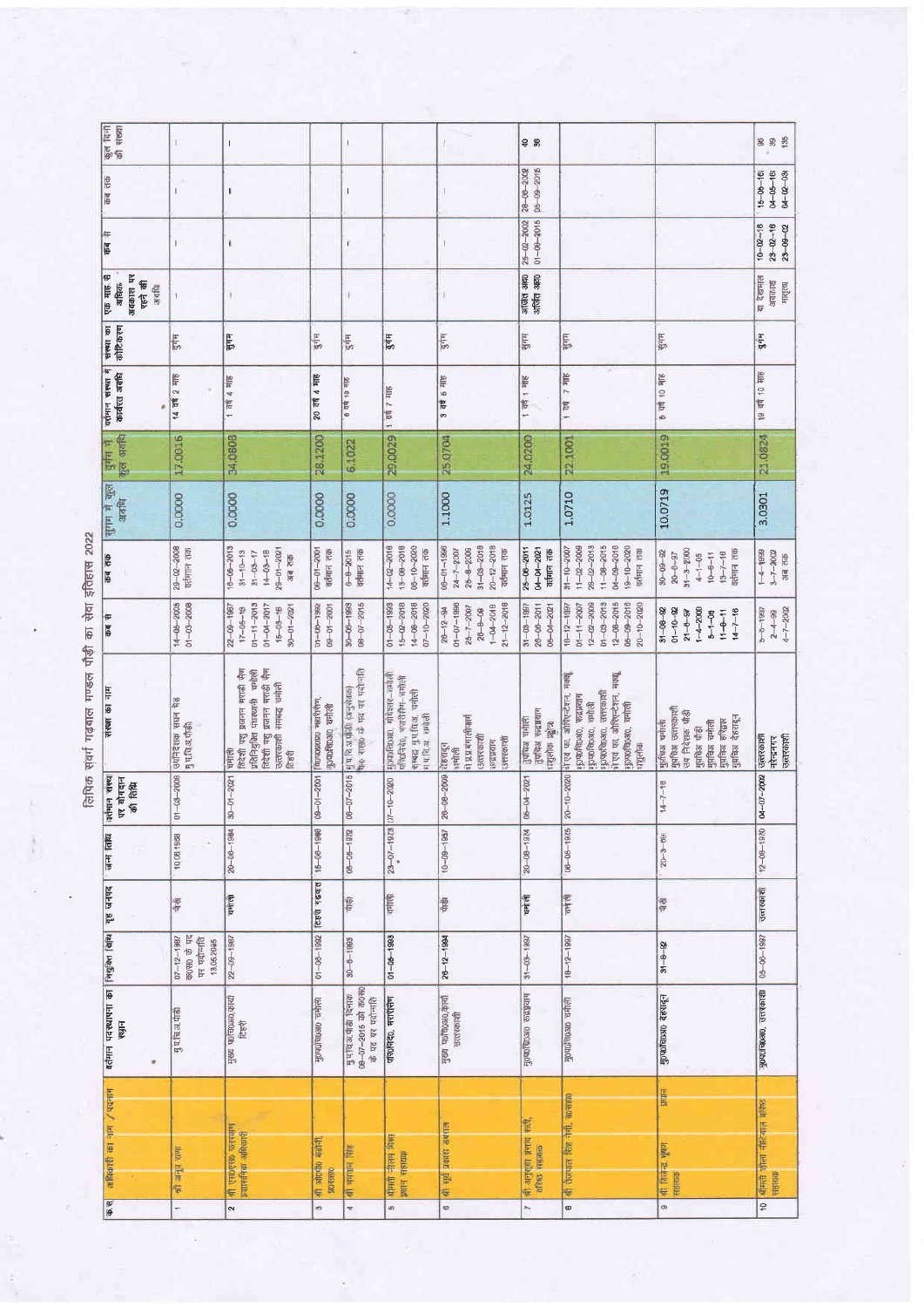|                                                                                                                                     | 135<br>8 R                                                                   | f.                                                                                        | $\overline{1}$                                                                                                                                                                                                                             |                                                                                                                       |                                                                                                                  |                                                                                                      | Ť                                                                                | <b>588888</b>                                                                                            | 42 \$                                                                  |
|-------------------------------------------------------------------------------------------------------------------------------------|------------------------------------------------------------------------------|-------------------------------------------------------------------------------------------|--------------------------------------------------------------------------------------------------------------------------------------------------------------------------------------------------------------------------------------------|-----------------------------------------------------------------------------------------------------------------------|------------------------------------------------------------------------------------------------------------------|------------------------------------------------------------------------------------------------------|----------------------------------------------------------------------------------|----------------------------------------------------------------------------------------------------------|------------------------------------------------------------------------|
|                                                                                                                                     | $31 - 05 - 2000$<br>$28 - 09 - 2004$<br>$17 - 06 - 2006$<br>$15 - 11 - 2014$ | ł.                                                                                        | $\overline{1}$                                                                                                                                                                                                                             |                                                                                                                       | $\mathbf{I}$                                                                                                     |                                                                                                      | ı                                                                                | $15 - 09 - 13$<br>$17 - 11 - 13$<br>$30 - 04 - 15$<br>$10 - 11 - 14$<br>$05 - 03 - 15$<br>$30 - 12 - 15$ | $03 - 12 - 2016$<br>$23 - 09 - 2008$                                   |
|                                                                                                                                     | $17 - 04 - 2008$<br>$17 - 05 - 200$<br>$D1 - 09 - 2014$<br>$17 - 01 - 2002$  |                                                                                           | 1.                                                                                                                                                                                                                                         |                                                                                                                       | 1                                                                                                                |                                                                                                      |                                                                                  | $16 - 08 - 13$<br>$10 - 10 - 13$<br>$05 - 01 - 15$<br>$06 - 03 - 15$<br>$15 - 09 - 14$<br>$06 - 11 - 15$ | $+8 - 08 - 2000$<br>$27 - 06 - 3015$                                   |
|                                                                                                                                     | अजिंत अक्<br>प्रसवकालीन<br>सी.सी.एल.<br>अवकाश                                | $\mathbf{I}$                                                                              |                                                                                                                                                                                                                                            |                                                                                                                       | T                                                                                                                |                                                                                                      |                                                                                  | बा दे0अ0<br>वा देख्य<br>बा दे0आ<br>बा केंद्रा<br>बाह्य केंद्रा<br>बा वे(उस)                              | चिकि0्<br>अवकाश                                                        |
| दुर्गम                                                                                                                              | पुगम                                                                         | दुर्गम                                                                                    | सुगम                                                                                                                                                                                                                                       | पुगम                                                                                                                  | पुगम                                                                                                             | पुगम                                                                                                 | $rac{4}{5}$                                                                      | माम्                                                                                                     | Ę                                                                      |
| 8 HIE                                                                                                                               | $\frac{d}{dx}$ / $x = 6$                                                     | 1 刊                                                                                       | $\frac{306}{10}$ 0)                                                                                                                                                                                                                        | 06 HIE                                                                                                                | 2वर्ष 10 माह                                                                                                     | 10 可 11 书房                                                                                           | 2 वर्ष 10 माह                                                                    | 5 वर्ष 9 माह                                                                                             | $1$ $\frac{1}{90}$ 4 $\frac{1}{90}$                                    |
| 21.0922                                                                                                                             | 19.0822                                                                      | 19.0225                                                                                   | 16.0407                                                                                                                                                                                                                                    | 15,0520                                                                                                               | 15.0026                                                                                                          | 18.1002                                                                                              | 19.0729                                                                          | 8.0517                                                                                                   | 14,0618                                                                |
| 0.0000                                                                                                                              | 1.0712                                                                       | 0.0100                                                                                    | 15.0120                                                                                                                                                                                                                                    | 14,0503                                                                                                               | 15.0422                                                                                                          | 10.1109                                                                                              | 0.0000                                                                           | 12.1014                                                                                                  | 1,0425                                                                 |
| $05 - 08 - 2003$<br>$31 - 12 - 2012$<br>$17 - 09 - 2021$<br>$30 - 06 - 2001$<br>वर्तमान तक                                          | $17 - 10 - 2020$<br>वर्तमान तक                                               | $18 - 04 - 2022$<br>वर्तमान तक<br>$27 - 07 - 02$<br>$7 - 2010$                            | $09 - 08 - 2016$<br>$31 - 03 - 1995$<br>$30 - 00 - 2000$<br>$31 - 07 - 2010$<br>$15 - 11 - 2020$<br>वर्तमान तक<br>18.11.2020<br>0812.2020<br>10.12.2020<br>23.07.2021                                                                      | $06 - 09 - 02$<br>$28 - 07 - 08$<br>$31 - 12 - 2021$<br>$09 - 09 - 11$<br>वर्तमान तक                                  | $13 - 07 - 2016$<br>$02 - 07 - 1992$<br>$31 - 05 - 2007$<br>वर्तमान तक                                           | $31 - 12 - 90$<br>$27 - 02 - 97$<br>$26 - 06 - 11$<br>वर्तमान तक                                     | $80 - 06 - 2019$<br>$18 - 04 - 11$<br>वर्तमान तक                                 | $14 - 8 - 2016$<br>वर्तमान तक<br>$6 - 10 - 01$<br>$16 - 7 - 09$<br>12/2012                               | $31 - 12 - 2020$<br>$10 - 02 - 2009$<br>$3 - 9 - 2007$<br>वर्तमान तक   |
| $06 - 06 - 2003$<br>$01 - 01 - 2013$<br>$01 - 07 - 2001$<br>$10 - 09 - 2021$<br>008-02-80                                           | $18 - 10 - 2020$<br>$25 - 01 - 2001$                                         | $20 - 04 - 2022$<br>$28 - 07 - 02$<br>$00 - 00 - 02$<br>7/2010                            | $01 - 08 - 2010$<br>$10 - 08 - 2016$<br>$07 - 01 - 2000$<br>$10 - 11 - 2020$<br>$09 - 12 - 1990$<br>$01 - 04 - 1995$<br>19,11,2020<br>09.12.2020<br>11.122020<br>24.07.2021                                                                | $31 - 07 - 06$<br>$01 - 01 - 2022$<br>$06 - 09 - 02$<br>$10 - 09 - 11$<br>$24 - 04 - 92$                              | $14 - 07 - 2016$<br>$02 - 07 - 1992$<br>08-01-2007<br>$06 - 06 - 1992$                                           | $01 - 01 - 96$<br>$24 - 08 - 92$<br>$28 - 02 - 97$<br>$27 - 06 - 11$                                 | $01 - 10 - 2002$<br>$1 - 07 - 2019$<br>$49 - 10 - 11$                            | $17 - 7 - 2009$<br>$15 - 8 - 2016$<br>$17 - 9 - 2012$<br>$29 - 1 - 04$<br>$B-10-04$                      | $11 - 02 - 2009$<br>$13 - 06 - 2006$<br>04-09-2007<br>$05 - 01 - 2021$ |
| अ0नि0 पौडी सम्बद्ध चमोली<br>केश्याश्राम्यक रूद्रप्रयाग<br>विश्वपत्रप्राप्त स्क्षारीसैण,<br>पुरुषणविरुआ यमोली<br>गुज्यपविष्ठअप यमोली | ारणीक कद्रप्रयाग<br>पशुलोक प्रक्षेत्र                                        | ave Freo www.fab. that<br>назы орнородон<br>मुज्यप्रविध्यक, इंस्ट्रिहर<br>rjouofcmano, 中部 | सम्बद्ध हरि<br>मुप.शि पौडी सम्बद्ध हरिद्वार<br>मुप.चि.अ. रूद्रप्रयाग<br>मुजनिकि0नरेन्द्र नगर<br>$H$ प. चि.अ. $'$ रूद्रप्रया ग<br>मुप.चि.अ. रूद्रप्रयाग<br>Bodogo susta<br>मुज्यानिक हरिद्वार<br>मु प चि.अ. हरितार<br>उपनिदेशक पीडी<br>可以成绩 | on and an an aircraft<br>मुज्य0चि030 नरेन्द्रनगर<br>पुरमणविष्य0 नरेन्द्रनगर<br>फुण्णविष्य देहरादून<br>मुज्यातील बनोली | मुज्या विाअवस्थियी - नरेन्द्रनगर<br>उप निदंशक साम्भाविष्णाणांकी<br><b>номеромовить</b><br>मुज्यप्रविण्डा व्यमोली | उप निर्देश गरे मण्डल पौढी<br>पुण्याविद्या उत्तरकाशी<br>पुण्यावि0अ0 नरेन्द्रनगर<br>उप निदेश शीष पाँडी | अपर निदेश पश्चपार्शवैश, पौड़ी<br>स्क्लेशविश्यायी9, पाड़ी<br><b>Bue orechonch</b> | अपर निदेशक पौड़ी सम्बद्ध<br>पुपचिअ देहरादून<br>मुप्तचिअ देहरादून<br>मुप्तक्ष्यपाँड़ी<br>अनि पौड़ी        | प्रमारी अधिकारी भरारीसण<br>ाुपविअ चमोली<br> <br> हिरुरी                |
| $01 - 01 - 2013$                                                                                                                    | $7 - 10 - 2020$                                                              | $7 - 2010$                                                                                | $16 - 11 - 2020$                                                                                                                                                                                                                           | $23 - 08 - 11$                                                                                                        | $4 - 07 - 2016$                                                                                                  | $27 - 06 - 11$                                                                                       | $-07 - 2018$                                                                     | $17 - 7 - 2009$                                                                                          | $11 - 2 - 2009$                                                        |
| $03 - 06 - 1976$                                                                                                                    | $01 - 05 - 1976$                                                             | $29 - 12 - 80$                                                                            | $14 - 07 - 1972$                                                                                                                                                                                                                           | $45 - 08 - 1972$                                                                                                      | $06 - 11 - 1972$                                                                                                 | $05 - 03 - 72$                                                                                       | $1861 - 10 - 10$                                                                 | $1 - 8 - 74$                                                                                             | $25 - 05 - 1985$                                                       |
| चनाली                                                                                                                               | 博                                                                            | पंज                                                                                       | qiell                                                                                                                                                                                                                                      | 有                                                                                                                     | कद्रप्रयाग                                                                                                       | $\frac{1}{2}$                                                                                        | 每                                                                                | 同                                                                                                        | वनीली                                                                  |
| $08 - 02 - 2001$                                                                                                                    | $25 - 01 - 2001$                                                             | 06-03-2002                                                                                | $03 - 12 - 1990$                                                                                                                                                                                                                           | $21 - 04 - 92$                                                                                                        | $05 - 06 - 1992$                                                                                                 | $24 - 08 - 92$                                                                                       | क0स0 के पद<br>$28 - 02 - 1987$<br>$01 - 10 - 2002$<br>पर पदान्तति                | $29 - 1 - 0!$                                                                                            | $13 - 06 - 2006$                                                       |
| मुण्यानिएअ० चमाली                                                                                                                   | hinting oreonional                                                           | अपर निदेशालय, पाड़ी                                                                       | मुप.चि.अ. रूद्रप्रयाग सम्बद्द<br>डरिद्वार                                                                                                                                                                                                  | नएन्द्रनगर                                                                                                            | Авдів окондомбы                                                                                                  | नरन्दनगर                                                                                             | अपर निदेशालय, पौड़ी                                                              | नुरुणकार बहरादून                                                                                         | <b>Roduction CEA</b>                                                   |
| थी गदनमोहन पुरोहित, अध्यहा0                                                                                                         | श्रीमती कुचुन मैठाणी<br>वरिष्ठ सहासक                                         | श्री अनिलं खुंगाए धुलिया                                                                  | श्री मनीज करोला                                                                                                                                                                                                                            | की दिनान्वर प्रसाद कुवरिशी प्रकार                                                                                     | spread and the<br>and and                                                                                        | बी खुशल सिंह, प्रशासनिक<br>अधिकारी                                                                   | बी अनिल कुमार रावत                                                               | age<br>श्रीमंती सराज बिल                                                                                 | की सुशील कागार, बरिष्ठ सहायक                                           |
| $\overline{\div}$                                                                                                                   | $\tilde{a}$                                                                  | offee enter<br>$\frac{3}{2}$                                                              | $\overline{\mathbf{x}}$                                                                                                                                                                                                                    | सहाराक<br>$\frac{5}{15}$                                                                                              | 科目<br>16                                                                                                         | $\overline{\mathcal{L}}$                                                                             | वरिष्ठ सहायक<br>æ                                                                | HBIRTH<br>$\boxed{9}$                                                                                    | $\overline{20}$                                                        |
|                                                                                                                                     |                                                                              |                                                                                           |                                                                                                                                                                                                                                            |                                                                                                                       |                                                                                                                  |                                                                                                      |                                                                                  |                                                                                                          |                                                                        |

 $\frac{1}{2}$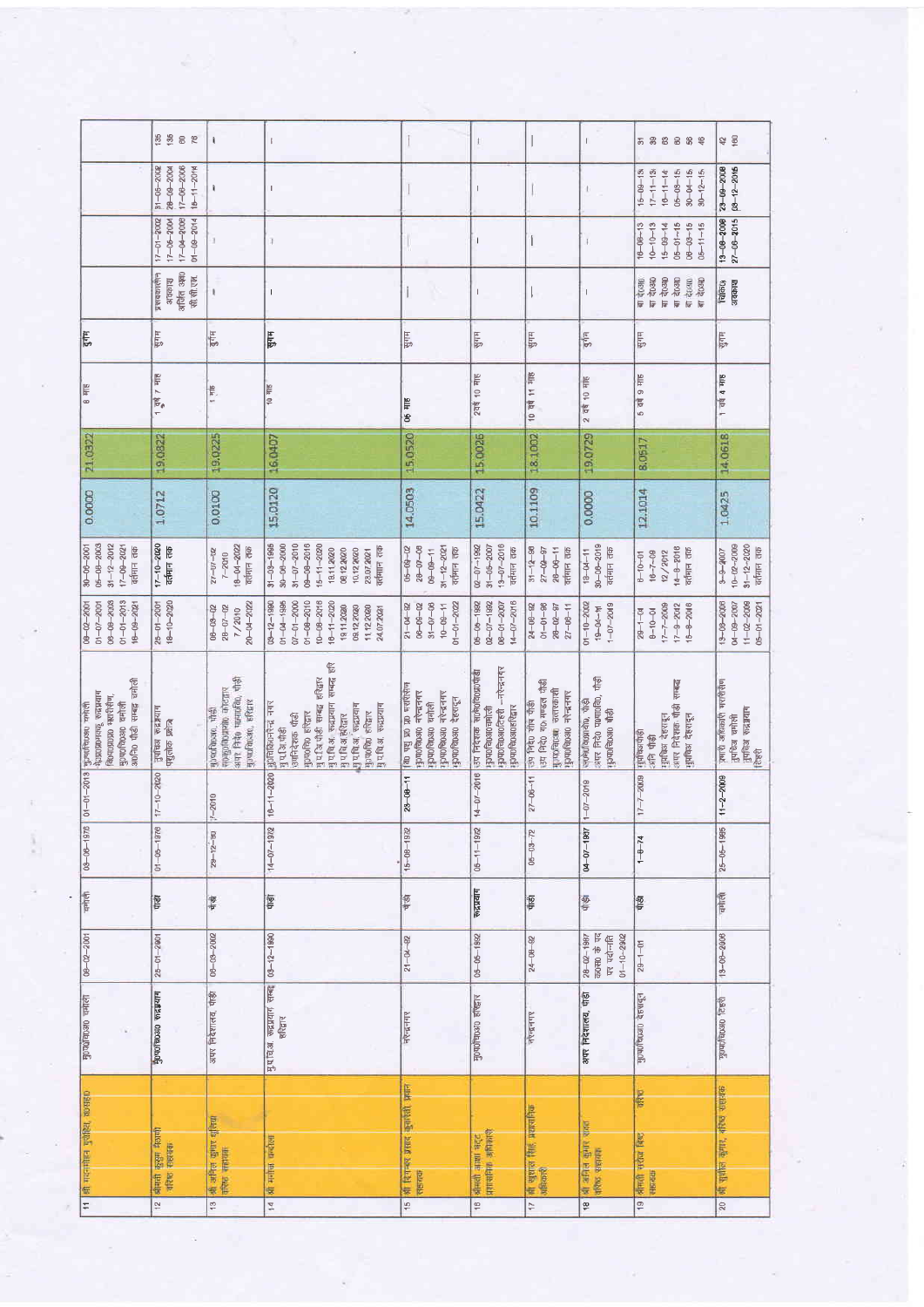|                                                                                                                                                          | \$8                                                                                                                                                                                                   | <u> 552 R</u>                                                                                                                                                                                                                                             | T                                                                               | 33                                                  |                           | $89$ $63$ $83$ $88$ $65$ $53$ $83$                                                                                                                                                                    | $\mathbf{I}$                         |                                                                             | $\mathsf{L}$                                                                                                 |
|----------------------------------------------------------------------------------------------------------------------------------------------------------|-------------------------------------------------------------------------------------------------------------------------------------------------------------------------------------------------------|-----------------------------------------------------------------------------------------------------------------------------------------------------------------------------------------------------------------------------------------------------------|---------------------------------------------------------------------------------|-----------------------------------------------------|---------------------------|-------------------------------------------------------------------------------------------------------------------------------------------------------------------------------------------------------|--------------------------------------|-----------------------------------------------------------------------------|--------------------------------------------------------------------------------------------------------------|
|                                                                                                                                                          | $07 - 02 - 10$<br>$10 - 12 - 10$                                                                                                                                                                      | $23 - 09 - 09$<br>$15 - 06 - 10$<br>$28 - 08 - 04$                                                                                                                                                                                                        |                                                                                 | $09 - 07 - 17$                                      |                           | $11 - 08 - 2015$<br>$31 - 10 - 2015$<br>$26 - 06 - 2008$<br>$20 - 03 - 2016$<br>$30 - 06 - 2015$<br>$28 - 10 - 1988$<br>$14 - 05 - 1999$<br>$10 - 10 - 20$ 14<br>$13 - 07 - 1987$<br>$12 - 04 - 1990$ | Ï                                    |                                                                             | $\mathsf I$                                                                                                  |
|                                                                                                                                                          | $15 - 12 - 09$<br>09-11-10                                                                                                                                                                            | $22 - 07 - 09$<br>$03 - 04 - 10$<br>$27 - 04 - 07$                                                                                                                                                                                                        | 1                                                                               | $07 - 06 - 17$                                      |                           | $08 - 07 - 2016$<br>$27 - 09 - 1989$<br>$01 - 06 - 2006$<br>$26 - 12 - 2014$<br>$18 - 05 - 2015$<br>$17 - 07 - 2014$<br>$08 - 09 - 2015$<br>$21 - 02 - 1992$<br>$10 - 06 - 1997$<br>$08 - 91 - 1991$  | L                                    |                                                                             | Г                                                                                                            |
|                                                                                                                                                          | अप्रित अल0<br>अप्रित अल0                                                                                                                                                                              | विकिथ<br>विकिए                                                                                                                                                                                                                                            |                                                                                 | अवकाश<br>lalaol                                     |                           | अजिंत आ<br>अजिंत आश<br><b>Right</b> over<br>तिकि0 अण<br>चिकि0 अग्न0<br>अर्चित अक्त<br>सी0सी0एल0<br><b>ARDADUTEIO</b><br>सी0सी0एल0<br>सी0सी0एल0                                                        | I                                    |                                                                             | E.                                                                                                           |
| मुगम                                                                                                                                                     | पुगम्                                                                                                                                                                                                 | <b>F</b>                                                                                                                                                                                                                                                  | दुर्गम                                                                          | पुर्गम                                              | दुर्गम                    | सुगम                                                                                                                                                                                                  | दुनाम्                               | हुर्गम                                                                      | सुगम                                                                                                         |
| 1 यथे 2 माइ                                                                                                                                              | 12 वर्ष 5 माह                                                                                                                                                                                         | 1 वर्ष 5 माह                                                                                                                                                                                                                                              | 2 বৰ্ষ 10 <del>মৃ</del> ষ্ট                                                     | <b>dat 1 sb</b><br>÷                                | 12 वर्ष 1 माह             | 9 वर्ष 10 माह                                                                                                                                                                                         | 11 वर्ष 4 माह                        | वर्ष 5 माह<br>÷                                                             | 1 वर्ष 5 माह                                                                                                 |
| 12,0619                                                                                                                                                  | 12.0224                                                                                                                                                                                               | 14.0608                                                                                                                                                                                                                                                   | 13.1009                                                                         | 13.0324                                             | 12.0121                   | 4,8000                                                                                                                                                                                                | 11,0406                              | 10.0602                                                                     | 1.0425                                                                                                       |
| 17,0920                                                                                                                                                  | 12.0927                                                                                                                                                                                               | 8.0617                                                                                                                                                                                                                                                    | 0.0000                                                                          | 1.0120                                              | 0.0000                    | 30,0006                                                                                                                                                                                               | 0.0000                               | 0.0000                                                                      | 10.0327                                                                                                      |
| $34 - 07 - 1992$<br>$30 - 06 - 2000$<br>$23 - 07 - 2016$<br>$31 - 07 - 1990$<br>$81 - 05 - 2003$<br>$21 - 03 - 2021$<br>वर्तमान तक                       | $1 - 2 - 10$<br>वर्तमान तक<br>$0.9 - 0 - 0.9$<br>$12 - 6 - 02$<br>$7 - 2 - 09$<br>$6 - 8 - 02$<br>$2 - 8 - 02$                                                                                        | $27 - 12 - 2018$<br>$13 - 12 - 2020$<br>वर्तमान तक<br>$30 - 06 - 04$<br>$4 - 8 - 2000$<br>$31 - 7 - 09$<br>$19 - 7 - 10$<br>$6 - 12 - 12$<br>$31 - 5 - 03$                                                                                                | 07-04-2018<br>$07 - 07 - 2019$<br>वर्तमान तक                                    | $10-4-2011$<br>$6 - 2 - 2009$<br>का लक              | वर्तमान तक                | $27 - 07 - 2018$<br>$31 - 03 - 2009$<br>$23 - 05 - 1992$<br>$30 - 06 - 1993$<br>$00 - 10 - 1998$<br>$10 - 00 - 2011$<br>वर्तमान तक                                                                    | $2 - 0 - 2013$<br>acture and         | $17 - 05 - 2013$<br>$21 - 12 - 2020$<br>वर्तमान तक                          | $15 - 09 - 2016$<br>04-02-2012<br>$18 - 12 - 2020$<br>वर्तमान तक                                             |
| $08 - 01 - 1996$<br>$25 - 07 - 2018$<br>$07 - 01 - 2000$<br>$01 - 00 - 2003$<br>$22 - 01 - 1992$<br>$08 - 01 - 1992$<br>$21 - 03 - 2021$                 | $09 - 00 - 02$<br>$0 - 20 - 20$<br>$18 - 06 - 97$<br>$13 - 6 - 08$<br>$7 - 8 - 02$<br>$9 - 2 - 09$<br>$4 - 8 - 09$                                                                                    | $28 - 12 - 2018$<br>$13 - 12 - 2020$<br>$5 - 8 - 2000$<br>$20 - 7 - 10$<br>$8 - 12 - 12$<br>$2 - 6 - 0.8$<br>$1 - 7 - 04$<br>$6 - 5 - 99$<br>$+ - +$                                                                                                      | $09 - 04 - 2018$<br>$08 - 07 - 2019$<br>$21 - 07 - 08$                          | $6 - 2 - 2009$<br>$11 - 4 - 2001$<br>$15 - 12 - 07$ | $08 - 04 - 2910$          | $01 - 07 - 1993$<br>$28 - 07 - 2018$<br>$07 - 07 - 1998$<br>$01 - 04 - 2009$<br>$29 - 09 - 1987$<br>$24 - 05 - 1992$<br>$11 - 08 - 2011$                                                              | $03 - 06 - 2013$<br>$24 - 01 - 2011$ | $17 - 05 - 2013$<br>$22 - 12 - 2020$<br>$29 - 11 - 2011$                    | $16 - 09 - 2016$<br>06-09-2010<br>04-03-2012<br>$19 - 12 - 2020$                                             |
| मुपायि जीवी<br>मुपाचि अतेहस्यदून<br>मुपाचि अ. जीवी सम्बद्ध देहरादून<br>पुराकप्रान् अध्यार प्राप्त<br>गुप.थि.पीडी<br> समिदेशक भेड़ पौडी<br>उपनिदेशक पाड़ी | उप निदेशक पौड़ी सम्बद्ध गुपचिअ<br>सम्बद्ध पशु काण बोर्ड देहरादून<br>मुर्गाच्छा देहरादून<br>मुमन्दिभ उत्तरस्काशी<br>बेड प्र मक्कू रूद्रप्रयाग<br> गुप्तांचअ उत्तरकाशी<br> उप निदेशक पौड़ी<br>उत्तरकाशी | सघन कु कोटद्वार सम्बद्ध देहरादून<br>। मुप्तांकेश पाँद्धी<br>  उनिभेविग्रा पौद्धी<br>  उनिभविग्रा पौद्धी सम्बद्ध देहरादून<br>मुप्तिअ रुद्रप्रयागय सम्बद्ध<br>मुञ्पर्णचे अस्यान<br>पशुचिकि० चकराता<br>विदेशी पृष्ठप्रे मक्कू<br>मुप्रकिअ देहरादून<br>अधिकेश | मः पर्णवे030, पौड़ी सम्बद्ध-अपर<br>अपर निरं0 पश्या0वि0, पौड़ी<br>誓<br>निदेशालय, | उत्तरकाशी<br><u>स्वप्रयाग</u><br><b>AIANS</b>       | Bothe oronatohof          | नुप्तचिअरूद्रप्रयाग सम्बद्ध<br><b>SOUTO STRAGE</b><br>गूरसडड़दीबी देहरादून<br><b>Uklehinen</b> Beault<br>मृतप्र कु केत्यदून<br>मुंग्रीतेश देहरादून<br>  मृतय क <sub>ु</sub> वेहयदून<br>  मृतिय हिल्शी | गुभचिअ पोडी<br>  गुप्तविअ फद्रप्रयाग | मुज्यांचे0अ0, गोपेश्वर–वभाली<br>परि0निदे0, भरारीसँण–चमोली<br>पुपनि.अ. चमोली | नुअपवि0अ0हरिद्वार<br>पाहलेक प्रक्षेत्रा सम्बद्ध हरिद्वार<br>$10000000000$ $7000118$<br>पुरुष <b>ा</b> वाद्या |
| $5 - 07 - 2016$                                                                                                                                          | $02 - 02 - 10$                                                                                                                                                                                        | $0 - 12 - 2018$                                                                                                                                                                                                                                           | $-07 - 08$<br>Ň                                                                 | $1 - 04 - 2011$                                     | 0904-2010                 |                                                                                                                                                                                                       | $3 - 6 - 2013$                       | $22 - 12 - 2020$                                                            | $6 - 09 - 2016$                                                                                              |
| $29 - 07 - 1987$                                                                                                                                         | $11 - 01 - 70$                                                                                                                                                                                        | $1 - 1 - 71$                                                                                                                                                                                                                                              | $04 - 02 - 88$                                                                  | $05 - 04 - 1973$                                    | $05 - 07 - 1987$          | $30 - 04 - 1986$                                                                                                                                                                                      | $03 - 02 - 1988$                     | $21 - 06 - 1999$                                                            | $05 - 10 - 1983$                                                                                             |
| 慳                                                                                                                                                        | देहरादून                                                                                                                                                                                              | उत्तरकाशी                                                                                                                                                                                                                                                 | 图                                                                               | जुलरकाशी                                            | काला                      | देहरादून                                                                                                                                                                                              | काली                                 | चमाली                                                                       | 廖                                                                                                            |
| $22 - 01 - 1992$                                                                                                                                         | $19 - 06 - 87$                                                                                                                                                                                        | $8 - 6 - 90$                                                                                                                                                                                                                                              | $21 - 07 - 2008$                                                                | $16 - 12 - 2007$                                    | 09-04-2010                | $23 - 06 - 1987$                                                                                                                                                                                      | $24 - 01 - 2011$                     | $29 - 11 - 2011$                                                            | $09 - 09 - 2010$                                                                                             |
| पुप.चि.अ. पौड़ी<br>सम्बद्ध–देहरादून<br>÷                                                                                                                 | Homephan desire                                                                                                                                                                                       | <b>Honque orghain</b>                                                                                                                                                                                                                                     | अपर निदेशालय, पीड़ी                                                             | मुख्य,पठचिछअठ,कार्या<br>उत्तरकाशी                   | गुण्यानिकअव चर्माली       | <b>ROADLADORO</b><br>RUSLIA                                                                                                                                                                           | ने अध्यक्ष 0 हरी अध्यक्ष             | परि0लिदं0, भएरिसिण                                                          | पुरायोग अध्यानिक                                                                                             |
| बीमसी सुनीता घट                                                                                                                                          | <b>SHILL</b><br>की रणबीर सिंग चौहान<br>WRITER                                                                                                                                                         | 精 降宿 更収 书馆事<br>प्रमान साहरगर्म                                                                                                                                                                                                                            | श्री विजय युनाए स्थानां<br>कनिष्ठ सहायक                                         | 41 सुरेन कुसर<br>कारिक सहस्य                        | <b>40 以前 医第一个时间 电电子线电</b> | श्रीमंत्री इन्दू कोटनाला.<br>प्रशासनिक अधि                                                                                                                                                            | कनिष्ट सहयक<br>ship pine is          | off equinor like<br>office catter                                           | सीमती पूर्वम खन्तावाल<br>कनिष्ट शहराक                                                                        |
| $\overline{z}$                                                                                                                                           | 22                                                                                                                                                                                                    | $\overline{\mathbb{R}}$                                                                                                                                                                                                                                   | 24                                                                              | 25                                                  | 26                        | 27                                                                                                                                                                                                    | 28                                   | 29                                                                          | $\overline{\mathcal{R}}$                                                                                     |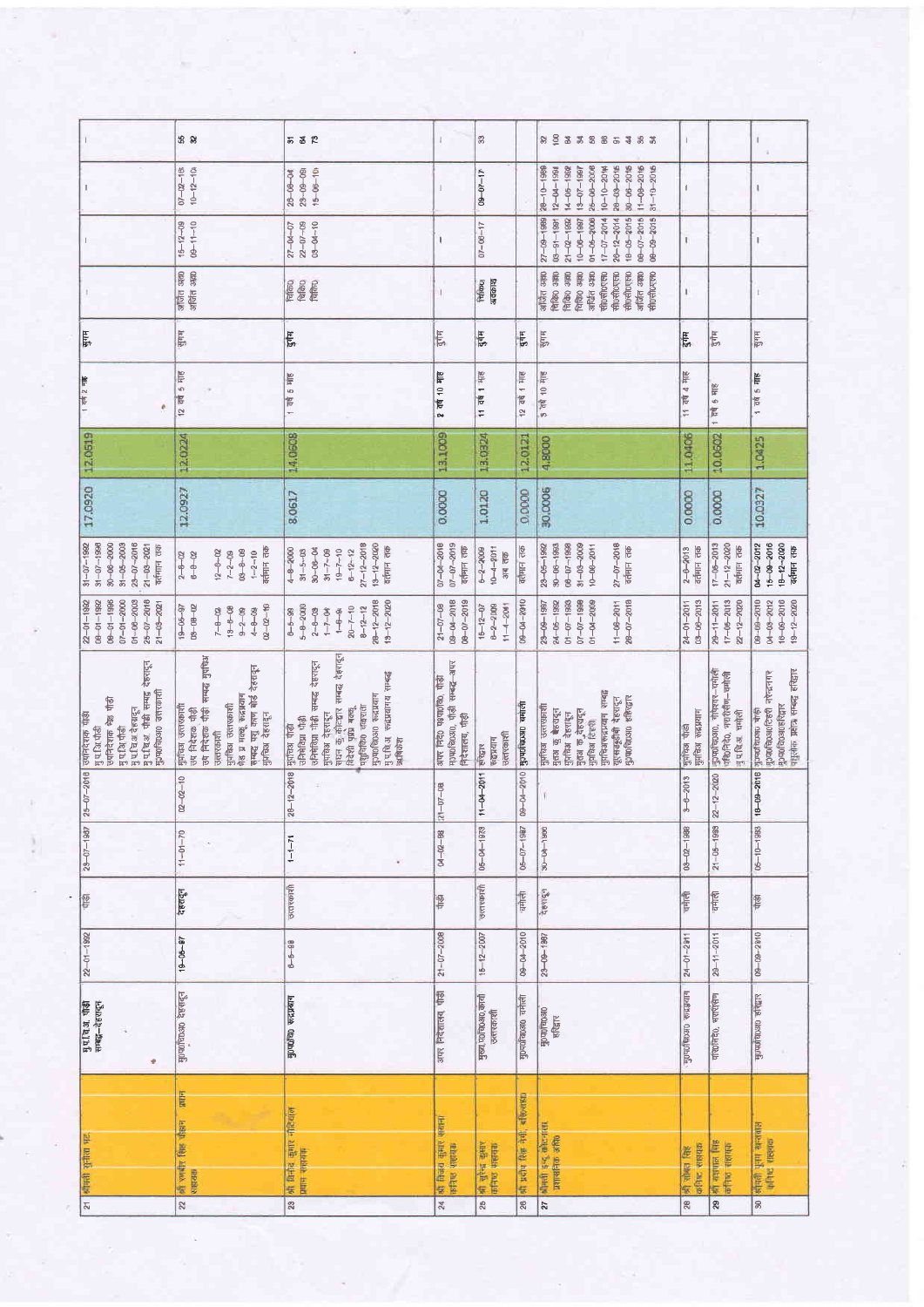| п                              | $\mathbf{I}$                                          | $\mathbf{I}$     |                                                          | 42 60                               | $\overline{\phantom{a}}$                     | T.                                     | $\mathbb{I}$                                            | $\mathbf{I}$                                    | T.                                   | L                                                                          | T                   |                           |                                  | $E_{\rm E}$               | 314<br>윾                                            | 35882385                                                                                          |                                                                               |
|--------------------------------|-------------------------------------------------------|------------------|----------------------------------------------------------|-------------------------------------|----------------------------------------------|----------------------------------------|---------------------------------------------------------|-------------------------------------------------|--------------------------------------|----------------------------------------------------------------------------|---------------------|---------------------------|----------------------------------|---------------------------|-----------------------------------------------------|---------------------------------------------------------------------------------------------------|-------------------------------------------------------------------------------|
| $\mathbf{I}$                   | $\mathbf{I}$                                          | ı.               |                                                          | $21 - 05 - 17$<br>$08 - 11 - 15$    | $\overline{1}$                               | $\mathbf{I}$                           | $\mathsf I$                                             | $\mathsf{I}$                                    | $\mathbf{I}$                         | т                                                                          | t.                  |                           |                                  | 10.02.10                  | 10.02.10<br>13,03.15<br>04.06.15                    | 10.02.10<br>31,03.15<br>30.01.16<br>31.08.16<br>24.03.18<br>30,06.09<br>26.06.12<br>29.01.20      |                                                                               |
| $\mathbf{I}$                   | T                                                     |                  |                                                          | $10 - 04 - 17$<br>$11 - 05 - 15$    |                                              | $\mathbf{I}$                           | $\mathsf I$                                             | $\mathsf{I}$                                    | $\mathsf{I}$                         | t.                                                                         | U                   |                           |                                  | 11.01.10                  | 28,01-15<br>05.05.15<br>11.01.10                    | 11.01.10<br>02.03.15<br>11.07.16<br>15.02.18<br>30,05.09<br>28.05.12<br>12.12.15<br>14.01.20      |                                                                               |
|                                | $\mathbb{I}$                                          | $\overline{1}$   | İ                                                        | या देखभाल<br>मातृत्वा               |                                              | $\mathbb T$                            | ĵ.                                                      | $\overline{1}$                                  |                                      | I.                                                                         | $\mathbf{I}$        |                           |                                  |                           |                                                     |                                                                                                   |                                                                               |
| दुर्गम                         | दुर्गम                                                | $rac{1}{3}$      | पुगम                                                     | $rac{4}{5}$                         | मुगम                                         | 4165                                   | दुर्गम                                                  | $\frac{1}{2}$                                   | $rac{1}{3}$                          | दुर्गम                                                                     | F.                  | 541                       | $\frac{1}{\sqrt{2}}$             | सुगम                      | भुगम                                                | साम्                                                                                              | सुगम                                                                          |
| <b>Silt 60 \$P</b><br>$\circ$  | 5 पर्व 6 नाह                                          | 916 9 da 01      | 8 HTE<br>Þ<br>ها                                         | वर्ष 6 माह<br>$\sigma$              | Slk /<br>15 वर्ष                             | $9$ $\overline{49}$ 10 $\overline{48}$ | $2$ H <sub>IE</sub>                                     | वर्ष 3 माह<br>÷                                 | 7 वर्ष 1 माह                         | 9 वर्ष 10 गाह                                                              | alle 6 bb<br>$\sim$ | 2 वर्ष 4 माह              | $9 - 41$<br>4 TH                 | SII: 90 pp 16             | 4 वर्ष 1 माह                                        | $7$ $\overline{416}$                                                                              | 1 वर्ष 7 माह                                                                  |
| 9.0927                         | 9.1103                                                | 10,0507          | 5.0328                                                   | 9.0611                              | 3.0913                                       | 8.0309                                 | 9.0308                                                  | 7.0403                                          | 7.0122                               | 14.0124                                                                    | 2,0901              | 2.0429                    | 4.0824                           | 0.0000                    | 0.0000                                              | 0.0000                                                                                            | 0.0000                                                                        |
| 0.0000                         | 0.0000                                                | 0.0000           | 23.1020                                                  | 0.0000                              | 15.0800                                      | 0.0000                                 | 0.0205                                                  | 0.0000                                          | 0.0000                               | 0,0000                                                                     | 0.0000              | 0.0000                    | 0.0000                           | 27.0621                   | 26.1023                                             | 23.0218                                                                                           | 24,1112                                                                       |
| वर्तमान तक                     | $\frac{14-11-18}{16+117}$                             | $q$ cjerije      | $28 - 06 - 11$<br>$01 - 09 - 16$<br>वर्तमान तक           | अब सक                               | $01 - 09 - 2006$<br>$\overline{a}$ chiri das | $15 - 7 - 2018$<br>वर्तमान तक          | $23 - 1 - 2019$<br>$24 - 03 - 2022$<br>वर्तमान तक       | $11 - 02 - 20217$<br>र्तमान तक                  | वर्तमान तक                           | $01 - 12 - 2016$<br>$09 - 08 - 2018$<br>वर्तमान तक                         | वर्तमान तक          | वर्तमान तक                | गतमान तक                         | वतमान तक                  | $01 - 10 - 10$<br>$31 - 07 - 2014$<br>वर्तमान तक    | $13 - 08 - 2014$<br>$25 - 10 - 2010$<br>$28 - 10 - 2020$<br>$04 - 07 - 2005$<br>बर्तमान तक        | $90 - 08 - 2012$<br>$\frac{28-10-2020}{100417}$<br>7002-60-92                 |
| $9 - 8 - 2012$                 | $\frac{27 - 08 - 12}{27 - 08 - 12}$<br>$15 - 11 - 16$ | $23 - 12 - 2011$ | $01 - 05 - 93$<br>$02 - 09 - 16$<br>$27 - 08 - 11$       | $19 - 11 - 2912$                    | $18 - 11 - 2002$<br>$01 - 10 - 2006$         | $21 - 02 - 2014$<br>$16 - 7 - 2048$    | $23 - 02 - 2013$<br>$24 - 1 - 2069$<br>$26 - 03 - 2022$ | $27 - 01 - 2015$<br>$12 - 202$                  | $13 - 04 - 2015$                     | $02 - 12 - 2015$<br>$00 - 00 - 2008$<br>$10 - 08 - 2018$                   | $29 - 08 - 2019$    | $01 - 01 - 2020$          | <b>M02-60-90</b>                 | $1 - 1994$                | 02-04-2018<br>$07 - 07 - 1996$<br>$01 - 08 - 20$ 14 | $25 - 10 - 20$ 16<br>$29 - 10 - 2020$<br>$05 - 07 - 2005$<br>$12 - 03 - 1989$<br>$14 - 08 - 20$ M | $29 - 10 - 2020$<br>$31 - 06 - 20$ 12<br>$27 - 03 - 2007$<br>$18 - 00 - 1997$ |
| मुपनिअ रूद्रप्रयाग             | 磐<br>अपर निर्दे0 पक्षपार्श्रवै0,<br>HonoLando LEEG    | मु प.चि.अ.पोड़ी  | मुज्य के अधिकार<br>$3h + 3h + 0$ ROBIOHOL<br>Homposto #9 | का.मुप.चि.अ. उत्तरकाशी              | никра окордомб<br>настровой среди            | मुप्तचिअ रूद्रप्रयाग<br>अ0नि0 पौड़ी    | LEDERODONO a BKIALISADI<br>मुऽप0च्छिअ0 चमोली<br>पशुलोक  | पुप.चि.अ. चनोली<br>सन्म                         | नुपधिअ घर्माली                       | <b>THING</b><br>मुप्रसिअ चर्माली<br>अनिपौडी सम्बद्ध १<br>मुप.चि.अ. चर्माली | नुपद्यि अ चर्माली   | Bue orenench              | पुरुषराज्य अध्यान                | पालक                      | पशुलोक<br>पशुलाक<br>कालसी                           | मुप्रतिअ पौड़ी सम्बद्ध ऋषिर्फ़श<br>पशुलोक<br>पशुलोक<br>कालसी<br>कालसी                             | अपर नि0 पौद्यी सम्बद्ध ऋषिकंश<br>गुनिकीरेती टिहरी<br>पशुलोक<br>कालसी          |
| $3 - 8 - 2012$                 | $15 - 11 - 16$                                        | $23 - 12 - 2011$ | $09 - 02 - 2016$                                         | $9 - 11 - 2012$                     | $01 - 10 - 2006$                             | $21 - 02 - 2014$                       | 24 01 2019                                              | $27 - 01 - 2015$                                | $8 - 04 - 2015$                      | $10 - 08 - 2018$                                                           | $29 - 08 - 2019$    | $01 - 01 - 2020$          | $06 - 09 - 2017$                 | $09 - 11 - 1984$          | $02 - 04 - 2018$                                    | $29 - 10 - 2000$                                                                                  | 29-10-2020                                                                    |
| $15 - 07 - 1952$               | $17 - 10 - 88$                                        | $01 - 02 - 1985$ | $07 - 12 - 1983$                                         | $01 - 07 - 1994$                    | $04 - 01 - 1970$                             | $25 - 07 - 1980$                       | 31,10.1993                                              | $27 - 01 - 2015$                                | $12 - 70 - 1900$                     | $0 - 08 - 1987$                                                            | $20 - 07 - 1994$    | $01 - 00 - 1987$          | $0 - 07 - 1999$                  | $(2 - 07 - 1969)$         | $(2 - 06 - 1909)$                                   | $24 - 10 - 1978$                                                                                  | $14 - 03 - 196$                                                               |
| कद्रप्रयाग                     | टिहरी                                                 | 博                | <b>REA</b>                                               | जत्तरकाशी                           | उत्तरकाशी                                    | 僧                                      | चनोली                                                   | होती                                            | <b>THIE</b>                          | चनोली                                                                      | चर्माली             | 磐                         | चर्माली                          | टहरी                      | टहरी                                                | देहरादून                                                                                          | देहरादून                                                                      |
| $3 - 8 - 2012$                 | $27 - 06 - 2012$                                      | $23 - 12 - 2011$ | $01 - 05 - 1989$                                         | $19 - 11 - 2012$                    | $18 - 11 - 2002$                             | $21 - 02 - 2014$                       | $23 - 02 - 2013$                                        | $27 - 01 - 2015$                                | $13 - 04 - 2015$                     | के0स0 के पद<br>पद पदोन्नति<br>$00 - 0 - 0 - 008$<br>$02 - 12 - 15$         | $29 - 00 - 2019$    | $04 - 01 - 2020$          | 08-09-2017                       | $09 - 11 - 1994$          | $07 - 07 - 1905$                                    | $12 - 03 - 1999$                                                                                  | $18 - 06 - 1987$                                                              |
| ниева окоадста                 | अपर निदेशालय, पौड़ी                                   | मुप्राचि.अ.पीडी  | सरेन्द्रनगर<br>क0स्र0 के पद पर<br>$11 - 12 - 1997$       | पुख्य पशु चिकि अधिकारी<br>जत्तरकाशी | sigla oronghang                              | ньгам окоролон                         | कुपराज़िया बनाली                                        | मयन्, प्रमोत्र                                  | गुप्रविअ चनोली                       | गुप.चि.अ. चनोली                                                            | मुप्तिअ चर्माली     | मुण्णवि <b>oan</b> पौड़ी  | மாத்த முழைம்படு                  | परियोजना निदेशक<br>पशुलोक | परियोजना निवेशक<br>पशुलोक                           | परियोजना निदेशक<br>पशुलोक                                                                         | परियोजना निदेशक<br>पशुलोक                                                     |
| attitude appearant<br>40 研究 程度 | श्री आसीष गट्ट<br>क्रमिष्ठ राष्ठावक                   | of dust fee und  | with the state<br>afees estern                           | श्रीमती नवेता जगड़ी.<br>कनिक सहायक  | que<br>sh airlay Ris<br>uters venu           | कनिष्ट संस्रयक<br>श्री अजवंशाल         | श्री त्रांतिक तीपाल कंधला                               | off the feature of the con-<br>aturals satisfic | श्री मुकेश पारस्वाण<br>संनिच्च सहायक | श्रीमंत्री रामा फरस्वाण<br>中国 医血性                                          | when summ<br>新 市    | 350.00<br>श्री सोरम रायत् | affire anno<br>off staffer felse | श्री नयीन गैरीला प्राण्डा | श्री सोबन सिंह पुण्डीए<br><b>WITH SERGER</b>        | ग्रीमंती वाविता मदद, कास0                                                                         | भी विनोद कुमार होगी, कल्ली                                                    |
| $\overline{5}$                 | R                                                     | 33               | R                                                        | 93                                  | 36                                           | 57                                     | 59                                                      | 99                                              | 40                                   | 44                                                                         | Q                   | 43                        | 4                                | 45                        | 48                                                  | $47$                                                                                              | 48                                                                            |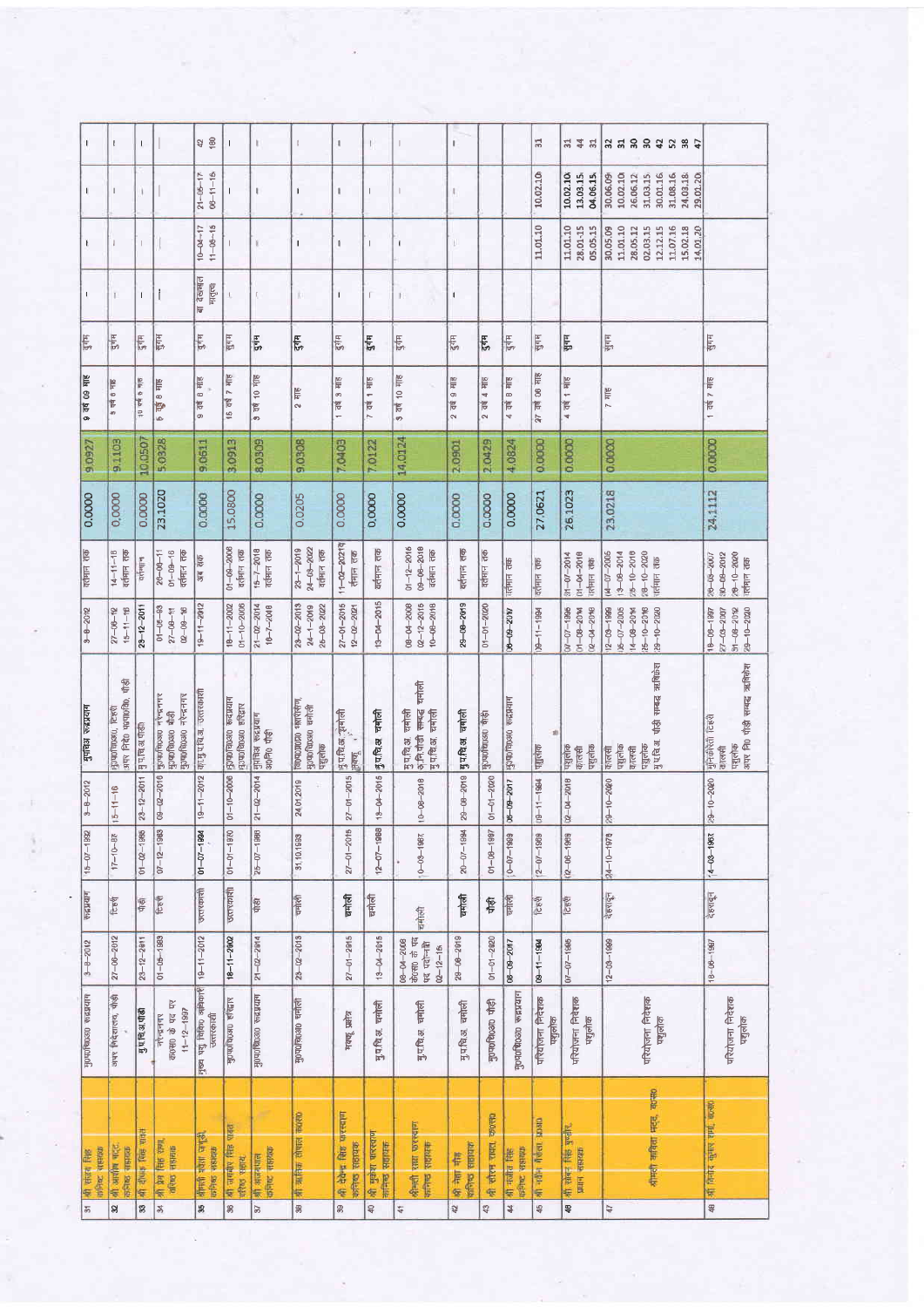| <b>8885</b>                                                                                                                 |                           |                                                                             |                                    |                               |                                      |                                |                           |                                        |                                           |                                           |                                                     |                                        |                                                                                                    |                                                             |                                                                                                                                                                                                                            | <b>8</b> 67                                                                                        |
|-----------------------------------------------------------------------------------------------------------------------------|---------------------------|-----------------------------------------------------------------------------|------------------------------------|-------------------------------|--------------------------------------|--------------------------------|---------------------------|----------------------------------------|-------------------------------------------|-------------------------------------------|-----------------------------------------------------|----------------------------------------|----------------------------------------------------------------------------------------------------|-------------------------------------------------------------|----------------------------------------------------------------------------------------------------------------------------------------------------------------------------------------------------------------------------|----------------------------------------------------------------------------------------------------|
| 20,05.05<br>19.01909<br>10.02.20<br>06.06.03                                                                                |                           |                                                                             |                                    |                               |                                      |                                |                           |                                        |                                           |                                           |                                                     |                                        |                                                                                                    |                                                             |                                                                                                                                                                                                                            | $26 - 3 - 15$<br>$30 - 06 - 17$                                                                    |
| 21,04.05<br>19.01909<br>11.01.10<br>08.05.03                                                                                |                           |                                                                             |                                    |                               |                                      |                                |                           |                                        |                                           |                                           |                                                     |                                        |                                                                                                    |                                                             |                                                                                                                                                                                                                            | $23 - 1 - 15$<br>$25 - 4 - 17$                                                                     |
|                                                                                                                             |                           |                                                                             |                                    |                               |                                      |                                |                           |                                        |                                           |                                           |                                                     |                                        |                                                                                                    |                                                             | सम्बद्ध                                                                                                                                                                                                                    | बाल्य देखभाल<br>अवकाश                                                                              |
| Enlis                                                                                                                       | पुगम                      | पुगम                                                                        | पुगम                               | <b>ELE</b>                    | पुगम्                                | पुगम                           | प्रमम्                    | $\frac{1}{3}$                          | $\frac{1}{3}$                             | $\frac{1}{2}$                             | $rac{1}{2}$                                         | $\frac{1}{2}$                          | Hulk                                                                                               | ELL IÂ                                                      | दुर्गम                                                                                                                                                                                                                     | $\frac{1}{2}$                                                                                      |
| <b>SUL 70</b>                                                                                                               | 11 वर्ष 06 साह            | 6 वर्ष 4 माह                                                                | 9 वर्ष 6 माह                       | 4 वर्ष 9 माह                  | 1 वर्ष 2 माह                         | $3 - 40$<br>$3 - 415$          | 2 तये 11 माह              | $4 \frac{418}{20}$                     | 7 वर्ष 1 माह                              | 7 वर्ष 4 माह                              | $3$ $\overline{10}$ $\overline{11}$ $\overline{11}$ | 5 HTE<br>470                           | $5$ $\overline{48}$ $7$ $\overline{416}$                                                           | 9 वर्ष 11 माह                                               | 1 वर्ष 7 माह                                                                                                                                                                                                               | 1 刊页<br>4.04                                                                                       |
| 4.0708                                                                                                                      | 0.0000                    | 0.0000                                                                      | 0.0000                             | 0.0000                        | 0.0000                               | 0.0000                         | 0.0000                    | 9,0302                                 | 7.0122                                    | 7.0429                                    | 3.1123                                              | 4,0529                                 | 0.0000                                                                                             | 0.0101                                                      | 0.0000                                                                                                                                                                                                                     | 4,0113                                                                                             |
| 16,0716                                                                                                                     | 11.0609                   | 6,0405                                                                      | 8.0612                             | 4.0905                        | 4,0612                               | 3.0322                         | 2.1120                    | 0.0000                                 | 0.0000                                    | 0.0000                                    | 0.0000                                              | 0.0000                                 | 19.0729                                                                                            | 11.0817                                                     | 22.0425                                                                                                                                                                                                                    | 12.0519                                                                                            |
| $21 - 11 - 2006$<br>$15 - 06 - 2004$<br>$11 - 10 - 2002$<br>$18 - 11 - 2007$<br>वर्तमान तक                                  | वर्तमान तक                | वर्तमान तक                                                                  | $07 - 08 - 2017$<br>बर्तमान तक     | वर्तमान तक                    | $10 - 03 - 2021$<br>तर्तमान तक       | $15 - 08 - 2021$<br>शर्तमान तक | वर्तमान तक                | 08-01-2022<br>वर्तमान तक               | वतीमान तक                                 | वर्तमान तक                                | वतमान तक                                            | 28-08-2021<br>वर्तमान तक               | $30 - 09 - 18$<br>वर्तमान तक<br>$30 - 06 - 06$                                                     | वर्तमान तक<br>$22 - 05 - 12$<br>$24 - 6 - 12$               | $31 - 07 - 10$<br>$31 - 08 - 18$<br>$06 - 10 - 20$<br>वर्तमान तक<br>$30 - 06 - 11$                                                                                                                                         | $16 - 04 - 2018$<br>$19 - 2 - 09$                                                                  |
| $16 - 06 - 2004$<br>$22 - 11 - 2000$<br>$25 - 01 - 2022$<br>$12 - 10 - 2002$<br>$06 - 80 - 801$<br>$17 - 11 - 2007$         | $21 - 11 - 2010$          | $26 - 01 - 2016$                                                            | $18 - 11 - 2010$<br>08-08-2017     | 26-08-2017                    | $18 - 11 - 2017$<br>$11 - 03 - 2021$ | 08-02-2019<br>$18 - 03 - 2021$ | $+0 - 06 - 20 + 9$        | $28 - 20 - 85$<br>$07 - 01 - 2022$     | 18-04-2016                                | $01 - 01 - 2016$                          | $07 - 06 - 20$ 18                                   | $01 - 12 - 2017$<br>$31 - 08 - 2021$   | $0 - 10 - 02$<br>$01 - 07 - 08$<br>$01 - 10 - 10$                                                  | $23 - 05 - 12$<br>$10 - 9 - 10$<br>$25 - 6 - 12$            | $05 - 01 - 00$<br>$01 - 07 - 11$<br>$06 - 10 - 20$<br>$01 - 08 - 80$<br>$01 - 9 - 16$                                                                                                                                      | $17 - 04 - 2018$<br>$27 - 10 - 05$<br>$20 - 2 - 09$                                                |
| मुज़्यावि0अ0 नरेन्द्रनगर<br>нытя окодолсЕ<br>  मुञ्फांच0अ0 चमोली<br>  मुञ्फांच0अ0 देहरादून<br>मुञ्च,चि0अ0 चर्नोली<br>पशुलोक | पशुलोक                    | पशुलाक                                                                      | मुज़्फान्त0310 देहरादून<br> पशुलोक | पशुलोक                        | पशुलाक<br>देहरादृन                   | पशुलोक<br>इष्ट्वार             | पशुलाक                    | 何中 日本 日本<br>उत्तरकाशी                  | अत्तरकाशी<br><b>सिद्ध्रयाग</b>            | उत्तरकाशी                                 | उत्तरकाशी                                           | मुक्न0चि0अ0, पौड़ी<br>उत्तरकाशी        | फ़ुम्मर प्रान्यजनगर सम्बद्ध<br>फ़ामणांचा अरेन्द्रनगर<br><b>Johnson</b> Frank<br>फुफ्शनिया हरिद्वार | पविचकराता बेहरादून<br>मुर्गाक्य देहरादून<br>पुपचिय देहरादून | ருமாலை ர்சி ஜாஸ்ஸ்ரி<br>नरेन्द्रनगरसम्बद्ध-यू०एल0डीपबी0,<br>सम्बद्ध-यू०एल0डी0वी0, दे0दूस<br>मक्कू सम्बद्ध--यू०एल०डी०बी०<br>उपनिदेशक प0पा0वि0पौडी<br>मुज्यागचा ज्यान नर<br>यू०एल०डी0बी0 देहरादून<br>देदन, मरारी सेण सम्बद्ध | <u> 1-04-5040   90%   90%   90%   90%   90%  </u><br>पुरम्पाचित्स्था नरेन्द्रनगर<br>Radench orches |
| $7 - 11 - 2007$                                                                                                             | $-11 - 2010$<br>Ň,        | $-12 - 1987$                                                                | $08 - 08 - 2017$                   | $26 - 06 - 2017$              | $18 - 11 - 2017$                     | $08 - 02 - 2019$               | $0 - 06 - 2019$           | $-2013$<br>×                           | $18 - 04 - 2015$                          | $-01 - 2015$<br>ŏ                         | $-08 - 2018$<br>δ                                   | $-12 - 2017$                           | $27 - 9 - 2016$                                                                                    | $10 - 9 - 10$                                               | $27 - 9 - 2016$                                                                                                                                                                                                            |                                                                                                    |
| $486 - 90 - 374$                                                                                                            | $286 + 1 - 198$           | $2 - 05 - 1960$                                                             | $05 - 08 - 1995$                   | $(i1 - 01 - 1994$             | $0 - 05 - 1982$                      | $4 - 02 - 1989$                | $13 - 06 - 1990$          | $22 - 06 - 2079$                       | $10 - 00 - 1989$                          | $5 - 06 - 1993$                           | $(11 - 02 - 1998)$                                  | $0 - 05 - 1987$                        | $27 - 10 - 65$                                                                                     | $22 - 04 - 62$                                              | $15 - 4 - 76$                                                                                                                                                                                                              | $05 - 08 - 79$                                                                                     |
| चमोली                                                                                                                       | देहरादून                  | टिहरी                                                                       | देहरादून                           | देहरादन                       | देहरादून                             | देश्शद्भन                      | देहरादुन                  | उत्तरकाशी                              | उत्तरकाशी                                 | उत्तरकाशी                                 | उत्तरकाशी                                           | उत्तरकाशी                              | <b>CEN</b>                                                                                         | फायाग                                                       | पांडी                                                                                                                                                                                                                      | लंद्रप्रयाग                                                                                        |
| $06 - 06 - 200$                                                                                                             | $21 - 11 - 2010$          | $25 - 11 - 2016$<br>क0स0 पर पर<br>$\frac{01 - 12 - 1987}{1080 - 12 - 1987}$ | $18 - 11 - 2013$                   | $25 - 08 - 2017$              | $18 - 11 - 2017$                     | $08 - 02 - 2019$               | $10 - 00 - 2019$          | $28 - 02 - 2013$                       | $18 - 04 - 2015$                          | $01 - 01 - 2016$                          | $07 - 06 - 2018$                                    | $01 - 12 - 2017$                       | $19 - 12 - 84$                                                                                     | $10 - 9 - 10$                                               | $01 - 06 - 2000$                                                                                                                                                                                                           | $27 - 10 - 05$                                                                                     |
| परियोजना निदेशक<br>पशुलोक<br>٠                                                                                              | परियोजना निदेशक<br>पशुलोक | गरियोजना निदेशक<br>पशुलोक                                                   | परियोजना निदेशक<br>पशुलोक          | परियोजना निदेशक<br>पशुलोक     | पुण्फाणि कारादून                     | परियोजना निदेशक<br>पशुलोक      | परियोजना निदेशक<br>पशुलोक | पशुधिकित्साधिकारी.<br>Ŗ                | म्युचिकित्साधिकारी.<br>पशुचिकित्साधिकारी. | म्युचिकित्साधिकारी,<br>पशुचिकित्साधिकारी, | पशुचिकित्साधिकारी,<br>Ŗ,                            | मुशकित्साधिकारी,<br>पशुचिकित्साधिकारी, | नरेन्द्रनगर<br>क0स0 के पद पर<br>$01 - 10 - 2002$                                                   | Homphono device                                             | सरेन्द्रनगर                                                                                                                                                                                                                | परेन्द्रनगर                                                                                        |
| which that search mean                                                                                                      | श्री नेहा बनवाल, बंगफा    | श्री पाधीना सिंह बिर, काउसा                                                 | श्रीमती निशा सेमवाल, कं0संग्र      | श्रीमंत्री अधिलाम यादव, काव्य | शी देवेन्द्र सिंह, काल्सा            | श्री नोहित शर्मा, कल्सा        | strict and his moon       | श्री नरेन्द्र सिंह सणा<br><b>CHAGE</b> | श्री मनगोर जगवाल, काम्सा                  | alive like year, wound<br>륛               | all writte like trust sports                        | की अरविन्द्र सिंह पंजर कारण            | एमेश यन्त्र सटट<br>वरिष्ठ सहराक                                                                    | abare lifth mith<br>astring entitles                        | श्री गणेश चन्द्र वनोला<br>afew usuan                                                                                                                                                                                       | 新花 海海 自治<br>कनिष्ट सहायक                                                                           |
| 49                                                                                                                          | 50                        | 51                                                                          | 8                                  | 8                             | z                                    | 55                             | 58                        | 57                                     | $\mathbb{S}$                              | 39                                        | $\otimes$                                           | 61                                     | 8                                                                                                  | 63                                                          | g                                                                                                                                                                                                                          | 65                                                                                                 |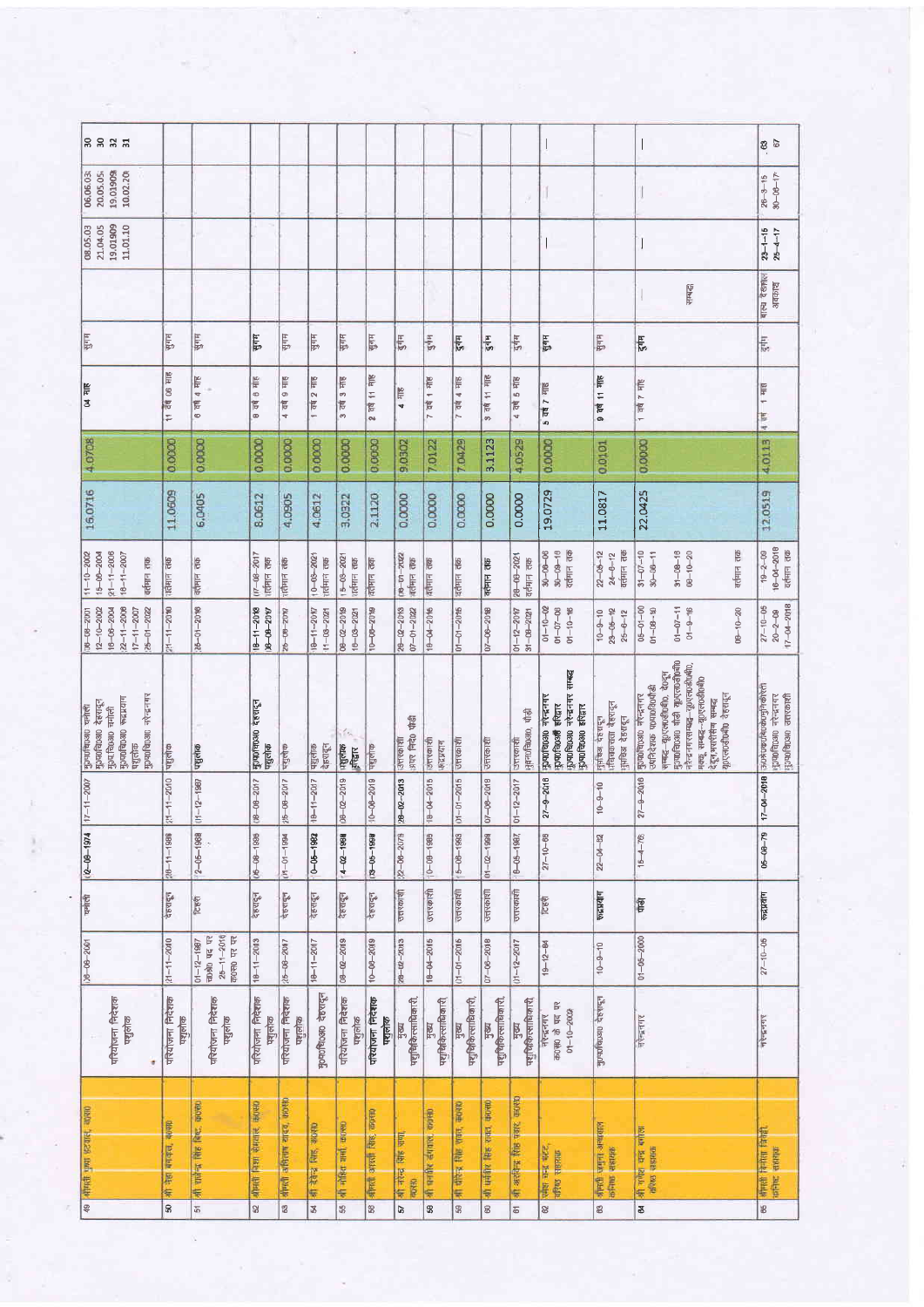| <b>\$ \$ \$ \$ \$ \$ \$ \$</b>                                                                                             | U.                     | $\begin{array}{c} \end{array}$                          |                                                                       |                                                  |                                 |                                                 |                                                                |                                              |                                               |                                       |                                                                                       |                                     |                                    |                             |                                                                                                                                              |                                               |                                                    |
|----------------------------------------------------------------------------------------------------------------------------|------------------------|---------------------------------------------------------|-----------------------------------------------------------------------|--------------------------------------------------|---------------------------------|-------------------------------------------------|----------------------------------------------------------------|----------------------------------------------|-----------------------------------------------|---------------------------------------|---------------------------------------------------------------------------------------|-------------------------------------|------------------------------------|-----------------------------|----------------------------------------------------------------------------------------------------------------------------------------------|-----------------------------------------------|----------------------------------------------------|
| $18 - 07 - 10$<br>$21 - 68 - 11$<br>$15 - 11 - 09$<br>$02 - 06 - 12$<br>$06 - 07 - 14$<br>$28 - 08 - 17$<br>$10 - 07 - 15$ | a.                     | B)                                                      |                                                                       |                                                  |                                 |                                                 |                                                                |                                              |                                               |                                       | ×                                                                                     |                                     |                                    |                             |                                                                                                                                              |                                               |                                                    |
| $20 - 07 - 15$<br>$12 - 01 - 15$<br>$05 - 10 - 09$<br>$10 - 10 - 12$<br>$28 - 86 - 14$<br>$10 - 04 - 17$<br>$23 - 12 - 11$ | ¥.                     | a)                                                      |                                                                       |                                                  |                                 |                                                 |                                                                |                                              |                                               |                                       | ×                                                                                     |                                     |                                    |                             |                                                                                                                                              |                                               |                                                    |
| strikling<br>Hirger simp<br><b>HIGHT 3880</b><br>भा देखक<br>या दे <b>0310</b><br>usob in<br><b>NEOSIT</b>                  | ł.                     | I)                                                      |                                                                       |                                                  |                                 |                                                 |                                                                |                                              |                                               |                                       |                                                                                       |                                     |                                    | O                           |                                                                                                                                              |                                               |                                                    |
| $\frac{1}{2}$                                                                                                              | italik                 | 長                                                       | <u>HitB</u>                                                           | HIE                                              | Hill                            | Hill                                            | HIth                                                           | साम                                          | <u>it je B</u>                                | Hick                                  | 長                                                                                     | $\frac{1}{2}$                       | दुर्गम                             | g tij                       | $\frac{1}{3}$                                                                                                                                | सुमम                                          | सुगम                                               |
| 1 可图 4 可图                                                                                                                  | 10 31 02 初             | ille<br>k,                                              | sile 9 pb 1                                                           | 1 वर्ष 2 माह                                     | $9$ and                         | HTE<br>$\mathop{\mathfrak{S}}$<br>Ē<br>$\infty$ | 1 4th 5 4th                                                    | 1 वर्ष 3 माह                                 | sur č ju<br>$\overline{5}$                    | 4 RH 7 HIS                            | 4 4 4 1 4 15                                                                          | Salt 04 ap 8                        | 2 44 10 416                        | suhe & p.b. 9               | 9 44 9 416                                                                                                                                   | 5 44 8 416                                    | 4 सर्थ 5 माह                                       |
| 3.0427                                                                                                                     | 0.0000                 | 5,0615                                                  | 7.0912                                                                | 0.0000                                           | 0.0000                          | 0.0000                                          | 0.0000                                                         | 0.0000                                       | <b>S.0200</b>                                 | 4,0720                                | 1,1009                                                                                | 8.0003                              | 7.0812                             | 5.0806                      | 19.0912                                                                                                                                      | 0.0000                                        | 0.0000                                             |
| 10.0916                                                                                                                    | 10.0221                | 3.1129                                                  | 3.0012                                                                | 4,1101                                           | 9,0021                          | 8.1004                                          | 6,0002                                                         | 4.0502                                       | 0.0000                                        | 0.0000                                | 10.0803                                                                               | 0.0000                              | 0.0000                             | 0.0000                      | 0.0000                                                                                                                                       | 23.0809                                       | 12.1029                                            |
| 03-01-2019<br>out Hatpit                                                                                                   | वर्तमान तक             | $14 - 11 - 2018$<br>$29 - 10 - 2021$<br>वर्तमान तक      | $25 - 12 - 2020$<br>यर्तमान तक<br>$12 - 3 - 13$                       | वर्तमान तक<br>09.03.2021                         | वर्तमान तक                      | वर्तमान ताक                                     | $01 - 08 - 2019$<br>03-03-2021<br>वर्तमान तक                   | $00 - 02 - 2021$<br>वर्तमान तक               | वर्तमान तक                                    | वर्तमान तक                            | $17 - 04 - 2018$<br>$27 - 12 - 2020$<br>वर्तमान तक<br>$6 - 7 - 11$                    | $18 - 07 - 2019$<br>वरीमान तक       | $10 - 10 - 919$<br>वर्तमान तक      | वर्तमान तक                  | $11 - 10 - 2008$<br>$11 - 00 - 2010$<br>$31 - 03 - 2003$<br>$17 - 08 - 2002$<br>वर्तमान तक                                                   | $17 - 10 - 2015$<br>24 09 2018<br>वरोगान सक   | $11 - 09 - 2014$<br>$13 - 12 - 2017$<br>वर्तमान तक |
| 04-01-2019<br>$17 - 3 - 08$                                                                                                | 09-03-2012             | $15 - 11 - 2010$<br>$+8 - 1 - 2012$<br>$30 - 10 - 2021$ | $28 - 12 - 2020$<br>$13 - 3 - 13$<br>$4 - 8 - 11$                     | 29.06.2017<br>10.03.2021                         | $09 - 06 - 13$                  | $20 - 07 - 13$                                  | $60C - 60 - 20$<br>04-03-2021<br>$28 - 06 - 10$                | $09 - 202 + 00$<br>$28 - 12 - 17$            | $30 - 03 - 2017$                              | $10 - 10 - 20$ %?                     | 18-00-2018<br>28-02-2020<br>$16 - 11 - 09$<br>$10 - 8 - 11$                           | $19 - 7209$<br>$27 - 06 - 20$ 14    | $18 - 09 - 2014$<br>$19 - 70 - 81$ | 24-09-2018                  | $01 - 02 - 1939$<br>$01 - 04 - 2003$<br>$11 - 10 - 2008$<br>F602-50-21<br>18-08-2002                                                         | 25-09-2016<br>8661-60-12<br>$18 - 10 - 20$ 15 | $14 - 12 - 2072$<br>$01 - 07 - 2009$<br>NOG-50-21  |
| मुप्रचिअ देहसादून<br><b>RUFFELL</b>                                                                                        | <b>Homogostogistic</b> | मुपविअटिहरी<br>पुपविअपीठी<br>गुपविअदेहरादून             | ungo abase / management<br>Reales orceptode<br><b>HONDROGHO REEVI</b> | Honofatsun 489g44<br>29.06.2017 Hyrofepsroef car | मुज्यातिकाशा नदेन्द्रनगर        | MONDERGHO TRIETING                              | सम्बद्ध मंत्रीजी पशुपालन<br>Ant-S-Ar OffenplonCh<br>देहरावृत्त | нопоблозно петание<br>पशलोक                  | 雪<br>अपर निदेशालय,                            | अपर निदेशालय, पौद्यी                  | संबद्ध शीष कई देहरादून<br>मुप्तिश्च देहराडून<br>मुज्फोविठशा जतरकाशी<br>girless sferge | अपर निदेशात्त्व, पीढी<br>orengoteli | <b>SEP 中心中心中心</b><br>orotapoch     | मंशशैसेम                    | मंग्कृ प्रशंत्र सम्बद्ध चनोली<br>Entre orcegonde<br>Phila oreday<br>मशरीसग प्रतीन<br><b>EUX</b> TODA                                         | सम्बद्ध यूराएलाडीएकी<br>पशुलोक<br>कालसी       | ugens<br>oreen<br>कालसी                            |
| $04 - 1 - 2019$                                                                                                            | 09-08-2012             | $5 - 11 - 2016$                                         | $3 - 13$                                                              |                                                  | $09 - 05 - 13$                  | $3 - 13$<br>$\approx$                           | $04 - 03 - 21$                                                 | 09-02-201                                    | $-08 - 2017$                                  | $10 - 10 - 2017$                      | $7 - 7 - 11$                                                                          | 27-05-2014                          | $18 - 09 - 2014$                   | 24-09-2010                  | $12 - 09 - 2016$                                                                                                                             | $-10 - 2015$                                  | $14 - 12 - 2017$                                   |
| $11 - 2 - 87$                                                                                                              | $15 - 08 - 1977$       | $01 - 12 - 1983$                                        | $7 - 9 - 82$                                                          | 05.05.1993                                       | $b - 07 - 86$                   | $06 - 70 - 80$                                  | $(2 - 04 - 9)$                                                 | $01 - 10 - 82$                               | $30 - 10 - 1988$                              | $05 - 06 - 1974$                      | $22 - 00 - 90$                                                                        | $(66 - 12 - 1999)$                  | $0 - 06 - 1996$                    | $(11 - 01 - 196)$           | $0 - 07 - 1960$                                                                                                                              | $04 - 05 - 1968$                              | $B - 02 - 1991$                                    |
| देहरादुन                                                                                                                   | 宿                      | È                                                       | देहरादुन                                                              |                                                  | उत्तरकाशी                       | टिहरी                                           | टिसरी                                                          | 危机                                           | 會                                             | 博                                     | 管中                                                                                    | 图                                   | 管                                  | 市市                          | ख्मोली                                                                                                                                       | पेहरादुन                                      | 嚼                                                  |
| $17 - 3 - 08$                                                                                                              | $09 - 03 - 2012$       | $10 - 11 - 2012$                                        | $04 - 08 - 11$                                                        | 29.06.2017 국정대중                                  | $09 - 06 - 13$                  | $26 - 07 - 18$                                  | $28 - 05 - 10$                                                 | $28 - 12 - 17$                               | $30 - 26 - 2017$                              | $10 - 10 - 2017$                      | $16 - 11 - 89$                                                                        | 27-05-2014                          | $18 - 09 - 2014$                   | 24-09-2016                  | $\begin{array}{ c c c }\hline 01-02-1980 \\ \hline 80980 & \emptyset & 0 \xi \\ \hline 18-00-2002 \\ \hline 18006 & & \\ \hline \end{array}$ | $21 - 00 - 1988$                              | $01 - 07 - 2008$                                   |
| मुक्काविद्याल देहसदन<br>٠                                                                                                  | alage orcegondi        | <b>Bufas</b> (1)                                        | <b>Baa</b> ontenon                                                    | нада окоардана.                                  | <b>Ibaofacao</b> fest           | Real orenanda                                   | Real orchonole                                                 | Pasa oreneanda                               | अगर निर्दशालय, पीडी                           | अपर निदेशालय, पीड़ी                   | Phase oreitante                                                                       | अपर निवेशालय, पौड़ी                 | अपर निर्दशालय, पौड़ी               | वरारीसैण                    | HOLE                                                                                                                                         | कालसी                                         | कालसी                                              |
| श्रीमती बिन्दिया शाहत<br>कपिष्ठ सहायक                                                                                      | orated the aid ment of | श्री पान देव भट्ट                                       | भी विजय सिंह नेंगी.<br>कांगेफ सहायक                                   | श्री राहुल प्रजापति, कंठस्क                      | श्री पोंदन लाल.<br><b>GROWN</b> | श्री कलेश प्रसाद भट्ट.<br>市场                    | भी सीमा सिंह,<br><b>OROSE</b>                                  | श्री हरीश नन्द्र सिद्ध सिद्ध<br><b>GROSE</b> | श्री बन्द्र प्रकाश संस्थांने<br><b>OROSIL</b> | श्रीमती सुधर्णी काला<br><b>RIOFRD</b> | <b>WHEEL</b> SALISE<br>off print fire                                                 | 4 手術 麻<br><b>THORN</b>              | of fann were<br><b>BROAD</b>       | 41 484 Bit.<br><b>DRAMA</b> | श्री राजेश गुरांति,<br>सहस्र                                                                                                                 | श्री राजकुमर<br>प्रशासनिक अधि                 | after gent, noen<br>笨                              |
| g                                                                                                                          | $\overline{67}$        | g                                                       | 8                                                                     | R                                                | R                               | $\overline{r}$                                  | $\overline{78}$                                                | 74                                           | $\frac{75}{2}$                                | R                                     | <b>Z</b>                                                                              | æ                                   | g.                                 | S                           | 65                                                                                                                                           | B                                             | B                                                  |

ļ